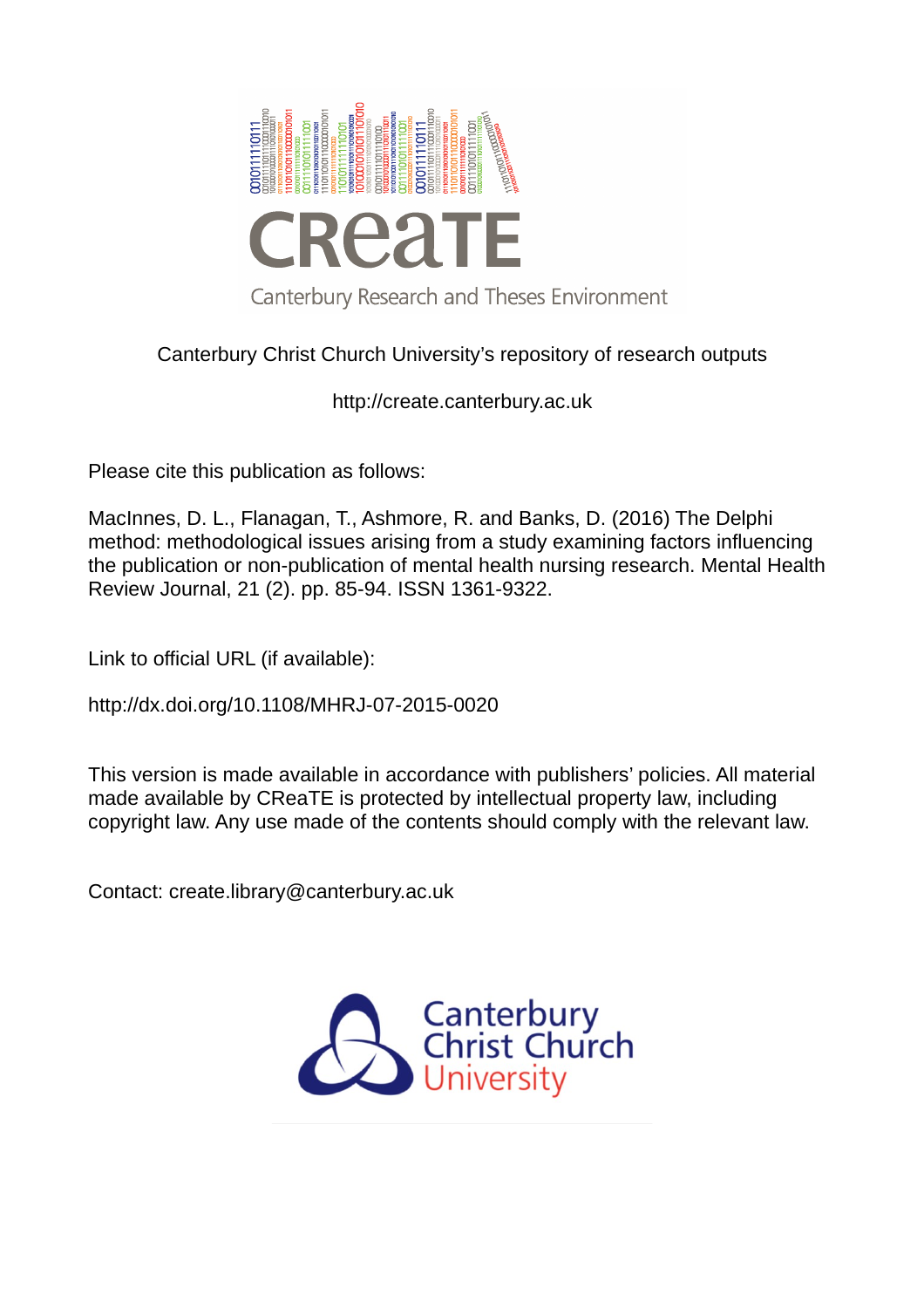**Mental Health Review Journal**



# **The Delphi Method: methodological issues arising from a study examining factors influencing the publication or non-Publication of mental health nursing research.**

|                                   | Journal:   Mental Health Review Journal                                              |
|-----------------------------------|--------------------------------------------------------------------------------------|
|                                   | Manuscript ID   MHRJ-07-2015-0020.R1                                                 |
| Manuscript Type:   Research Paper |                                                                                      |
| Keywords:                         | Barriers to publication, Modified Delphi method, Research, Mental health<br>nursing. |
|                                   |                                                                                      |

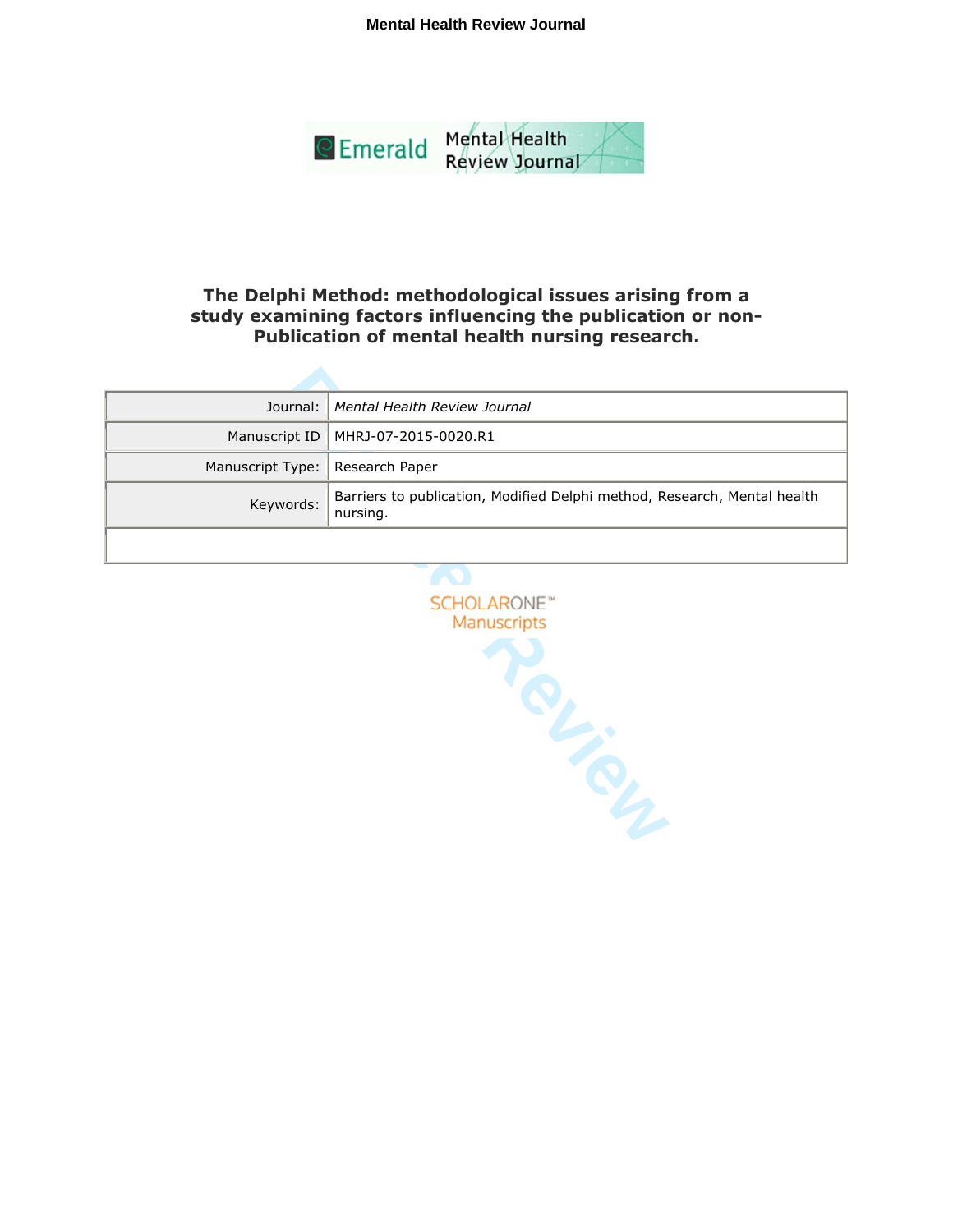# **Table 1 Characteristics of the classic Delphi technique**

- 1. A panel of 'experts' is used to obtain data.
- 2. Participants do not meet in face-to-face discussions.
- 3. The use of sequential questionnaires and/or interviews.
- 4. The emergence of a consensus of judgement/opinion.
- 5. The guarantee of anonymity for participants' responses.
- 6. The quantification of earlier findings to identify patterns of agreement.
- 7. The use of two or more rounds between which the main findings of the previous round are communicated to and evaluated by panel members.

(See McKenna, 1994; Hsu and Sandford, 2007; Iqbal and Pipon-Young, 2009)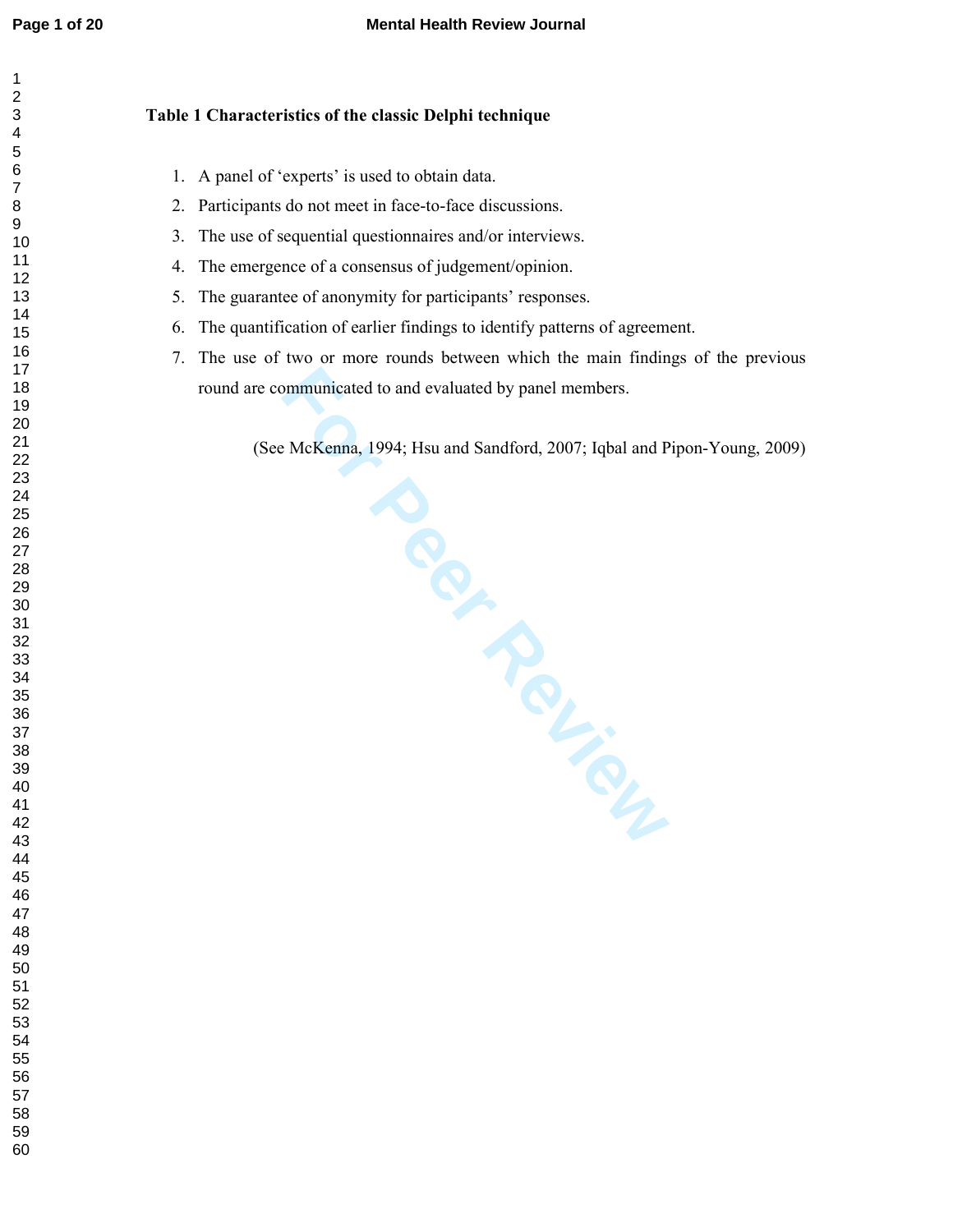**The Delphi Method: methodological issues arising from a study examining factors influencing the publication or non-Publication of mental health nursing research**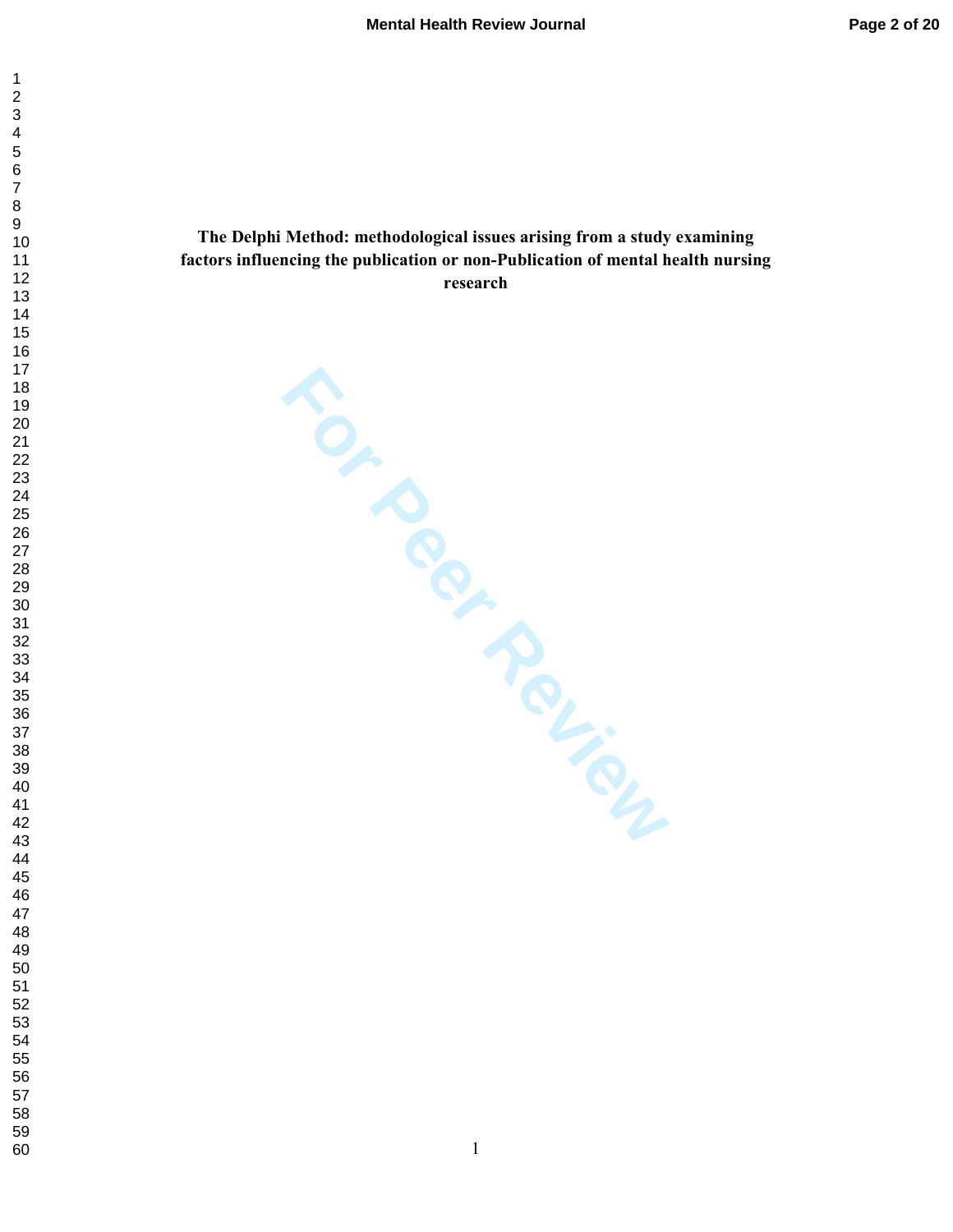$\mathbf{1}$ 

# **Abstract**

**Purpose** – The paper describes how the classic Delphi method can be adapted and structured to ensure that specific research questions are clearly addressed.

**Design/methodology/approach** – As part of a larger mixed method project, a modified Delphi study was undertaken to explore factors influencing publication and non-publication of mental health nursing research.

**Findings** - This paper reports brief findings from the Delphi study. However, its main focus is the methodological issues arising from the Delphi method.

**Implications** - The paper argues that the classic Delphi method can be adapted and structured to ensure that specific research questions are able to be clearly answered. The adaptations are pragmatic in approach and in keeping with the general principles underpinning the Delphi method, while successfully addressing the problems of attrition and previous criticism of homogenous panels.

**Originality/value -** This paper offers some practical solutions to issue arising from undertaking research using the Delphi method.

**PRINCE** Keywords: Barriers to publication, Modified Delphi method, Research, Mental health nursing.

Paper type: General review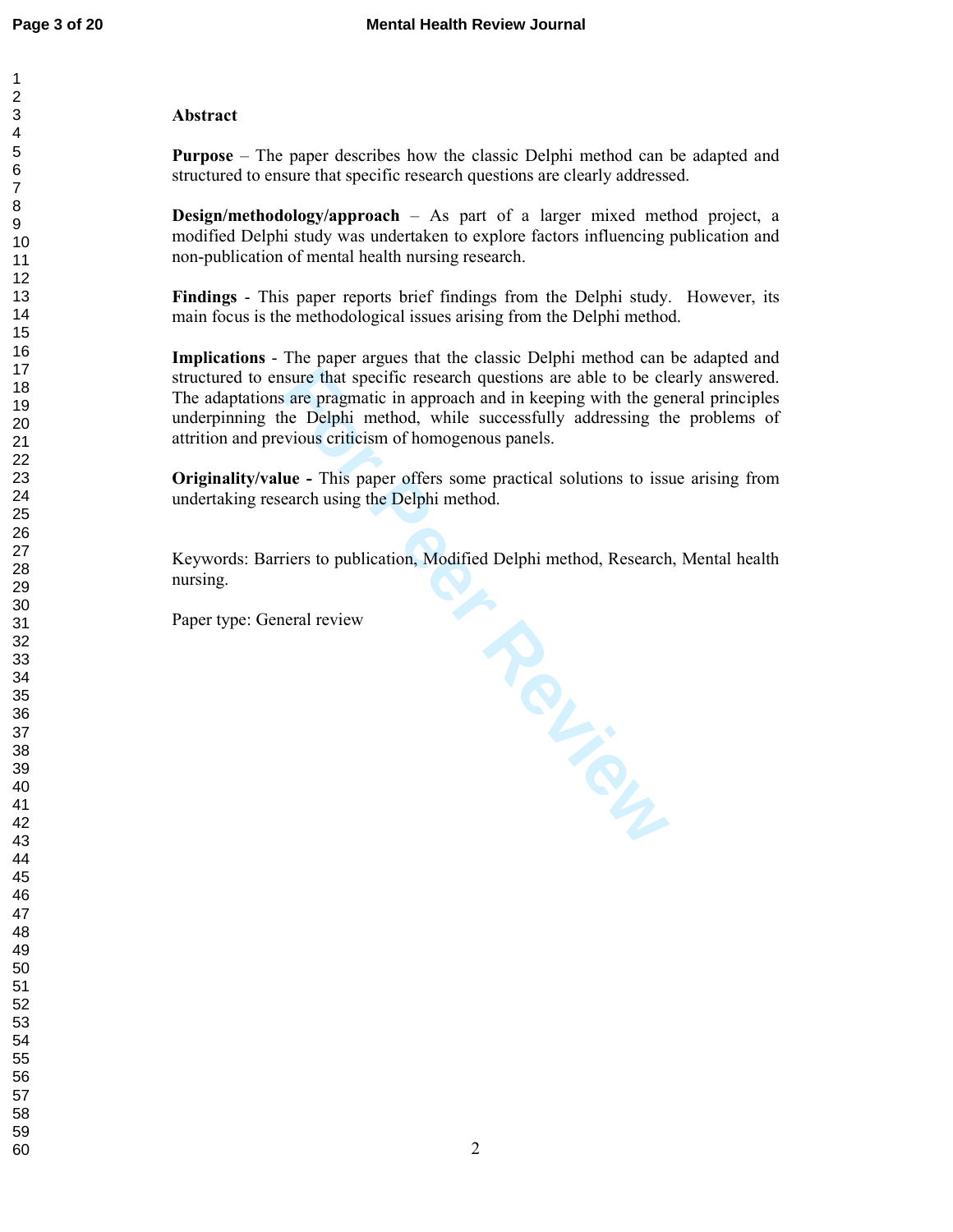#### **Introduction**

This article will discuss the Delphi methods employed in a study examining the reasons for mental health nursing research subsequently being published or not published. The article describes how the classic Delphi method can be adapted and structured to ensure that specific research questions are clearly addressed. The adaptations described in this article can be viewed as pragmatic in approach and in keeping with the general principles underpinning the Delphi method, while successfully addressing some of the problems commonly encountered when using this method. The principles of the classic Delphi method and how they were adapted to meet the needs of one research study will be discussed in this article.

# **Background**

of one research study will be discussed in this article.<br>
proportion of research carried out by nurses, the<br>
proportion of research carried out by nurses, the<br>
licks 1993, Hicks 1995). Yet there have been few st<br>
mot publi Only a small proportion of research carried out by nurses, the biggest health professional group within the field of mental health, is accessible through nursing publications (Hicks 1993, Hicks 1995). Yet there have been few studies exploring why nurses do not publish their research findings. In the most comprehensive group of studies carried out in the United Kingdom (UK), Hicks (1993) noted that only 0.4% - 3% of all nurses had ever published a research study. Hicks (1995) reported that 71% of her sample of nurses had carried out some research, 58% of this group had written up their work, and only 10% had submitted it for publication. Only 9% of those that had carried out research had their work published. Although it is difficult to judge the quality of any unpublished research, the likelihood is that a number of high quality mental health nursing research projects are unavailable to practitioners to aid their delivery of evidence based care.

Hicks's (1993, 1995) work continues to be cited by authors (for example, Wilkes et al., 2002; Bishop, 2006; De Guzman et al., 2006; Stone et al., 2010), however it is now dated. A search of the literature failed to identify any recent research relating to this issue. However, the failure to publish research is a problem not confined to nursing. Several authors have reported on the number of research abstracts delivered at medical conferences that going on to be published in peer-reviewed journals. For example, Hackett et al. (2014) reported that only between 30.3% and 50.2% of abstracts presented at the International Liver Transplantation Society Conference between 2004 and 2008 were subsequently published in an academic journal.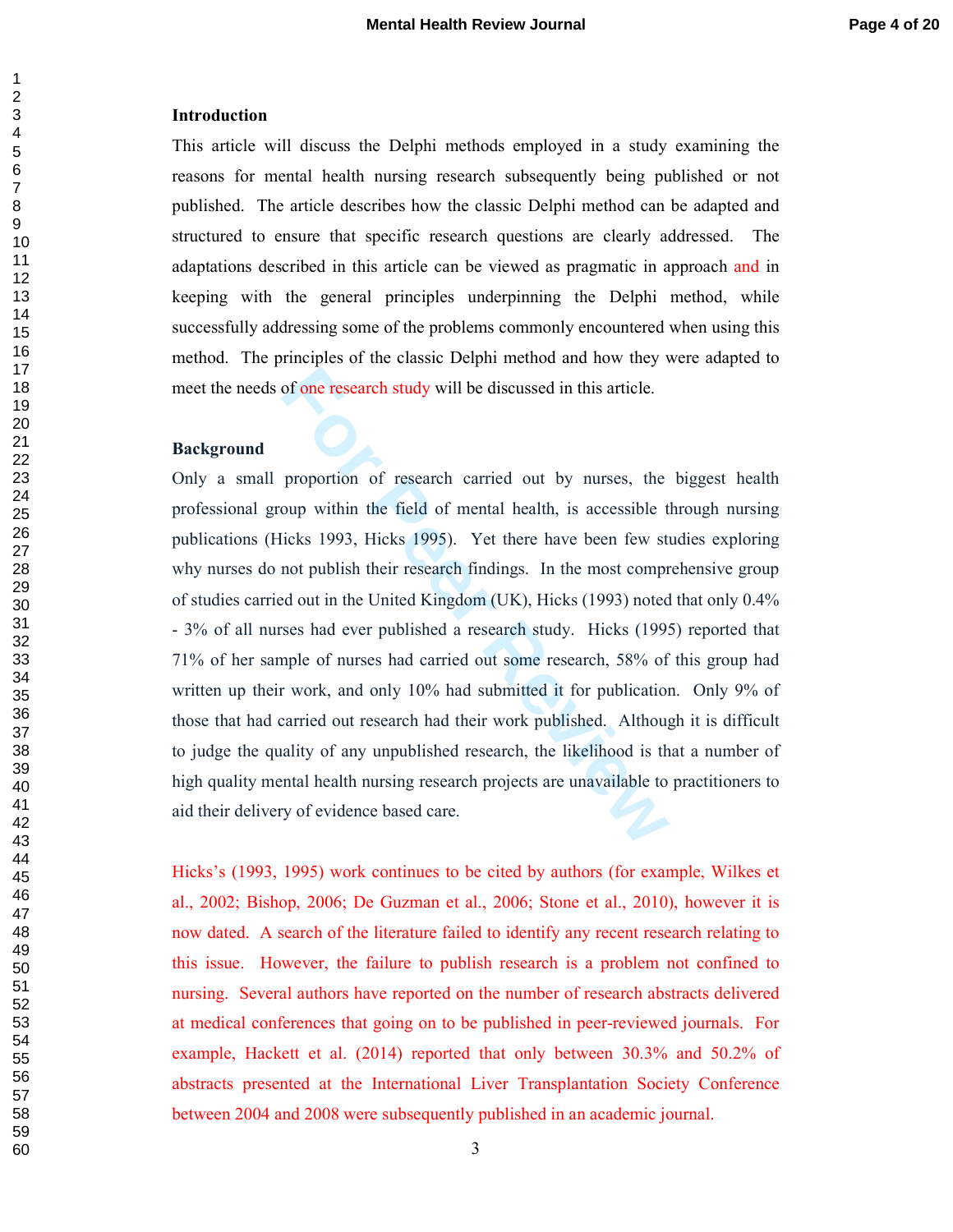In light of these concerns a project was established to examine those factors influencing the publication of UK based mental health nursing research. The project utilised a three-stage mixed methods design (Creswell and Plano Clark, 2011) consisting of a Delphi study, a survey, and semi-structured interviews. This article summarises the Delphi study and then examines the main methodological issues arising from the approach. The style adopted in this article, that is providing a summary of a study's findings before reflecting on the techniques used to generate the data, is one that is commonly used in the literature (see for example, Gardner and Randall, 2012; Moore, 2012; Jessiman, 2013; Sangster-Gormley et al., 2015). Reflecting and reporting on issues encountered during field work has the potential to help future researchers to find practical solutions to their own methodological problems when using similar methods.

# **Summary of the Delphi study**

Moore, 2012; Jessiman, 2013; Sangster-Gormley<br>reporting on issues encountered during field work has<br>searchers to find practical solutions to their own<br>using similar methods.<br>**Review Polephi study**<br>Delphi study was to ident The aim of the Delphi study was to identify what factors were perceived as important in contributing to the publication or non-publication of mental health nursing research. The methodology comprised a three-round modified Delphi method. The first round was undertaken during a workshop delivered at the International Network for Psychiatric Nursing Research (NPNR) conference. The workshop was also the means by which a purposive sample of ten experts was recruited. The panel was knowledgeable in undertaking and publishing mental health nursing research. During the workshop participants were each asked to identify up to five factors in answer to the question: 'Why does only a small proportion of the mental health nursing research undertaken end up being published?'

Thirteen statements were derived by content analysis from participants' responses. The statements, which reflected the potential reasons for why some research is not published, were returned to the experts for comment. Following slight adjustments the statements were sent out to the panel for scoring using a seven point Likert scale. Scores were collated and analysed to establish the mean and range for each statement. These findings were then sent back to the panel so that they could see their own scores and the overall scores of the panel. This offered them an opportunity to adjust their own scores if desired. The mean and range for each statement was then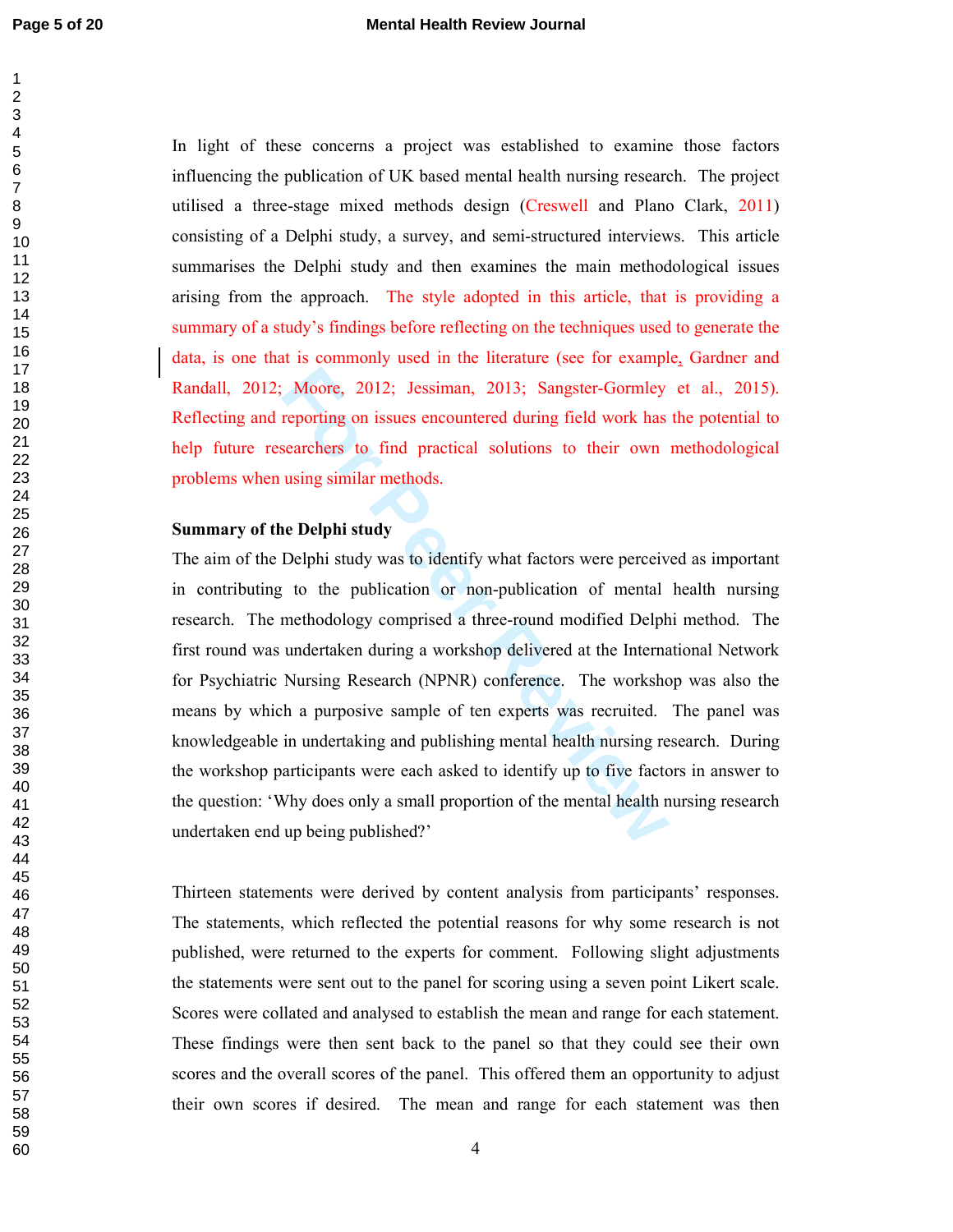recalculated. Statements were then separated into four groups related to their level of importance; high importance, importance, some importance and limited importance.

The statements considered of high importance when examining a lack of mental health nursing publications were:

There is a lack of support when getting a paper ready for publication.

"Support in terms of guidance from an academic supervisor or time off from work might well help people get published, but I have also seen people fall by the wayside even when this has been provided when they get asked to do the fifth re-write".

There is a lack of guidance on how to publish a paper.

**For Peer Review** "General lessons or courses of publishing are giving only general guidance, more personal guidance is definitely needed to go through the process. Writing together with seniors could help. Workshops with guidance could be also one solution".

One statement was considered of importance:

• The researcher lacks the motivation to pursue publication.

"Unless your job and your career progression depend on it, publication is likely to slip from view sometimes as other areas of work come to assume great prominence".

Statements considered of some importance by the panel were:

The quality of the research is poor.

 $\mathbf{1}$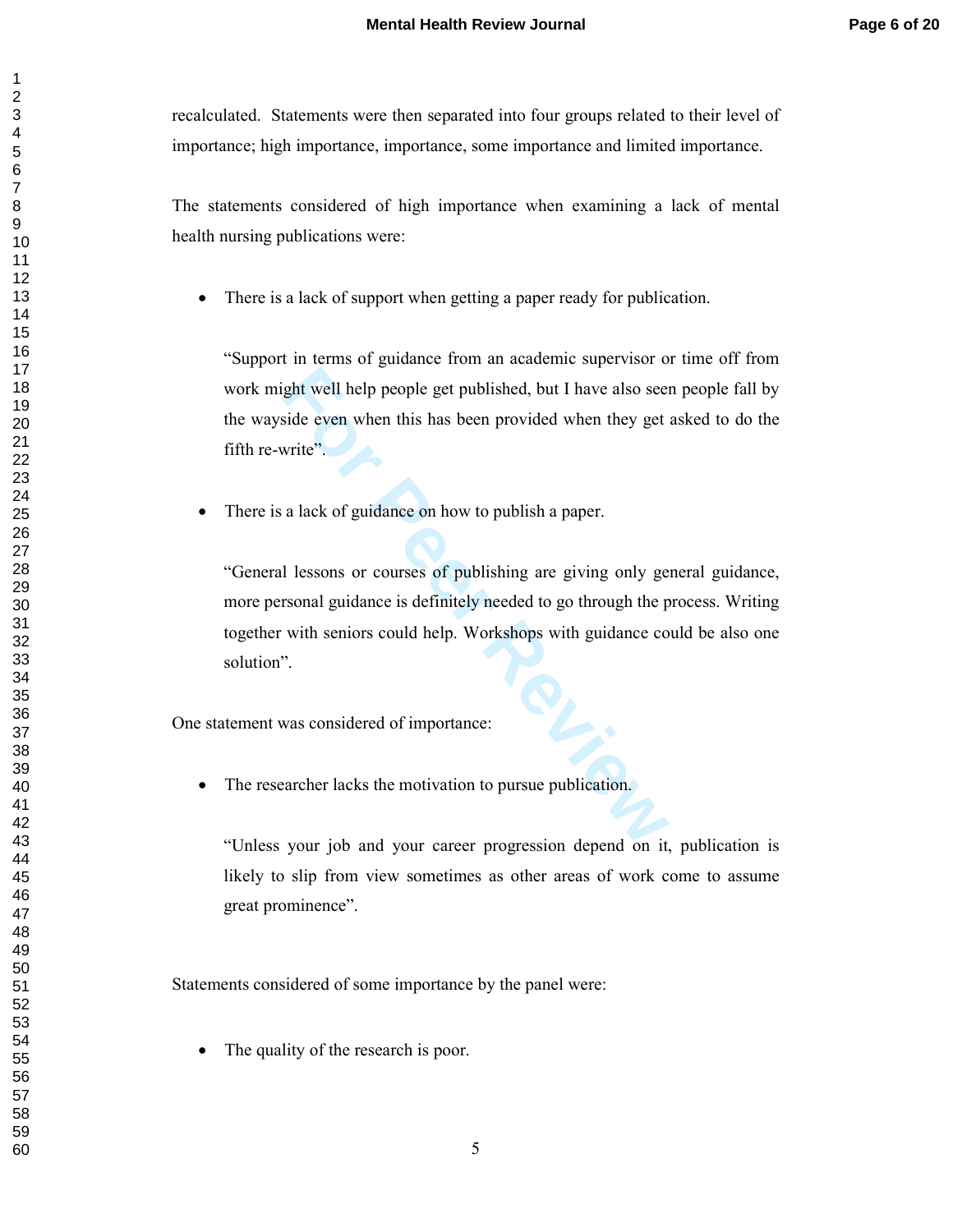- Too much time has elapsed from the completion of the research to submit a publication.
- The research has been done for another purpose (such as an academic qualification or as a workplace task).
- An inexperienced researcher is unlikely to think about publication of their research.
- There is a lack of confidence in the standard of the research.
- a lack of confidence in the standard of the research.<br>
Exercher chooses other ways of disseminating their read at conferences.<br> **For Peer Review Act Section** 1<br> **For Peer Reviewald Exercise 2**<br> **For Peer Reviewald Exercise** • The researcher chooses other ways of disseminating their research such as presenting at conferences.
- The publishing criteria are too stringent.
- An inappropriate journal is selected to publish the research.

Factors considered of limited importance were:

- There is no tradition of publication in mental health nursing.
- There is an academic/professional elitism that excludes some work from being published.

In summary the expert panellists saw lack of support and guidance as the most significant factors affecting research publication, lack of motivation to publish was also considered important. The factors generated in the Delphi study were incorporated into the semi-structured interviews undertaken in stage three of the study. They also provided the initial framework for undertaking the content analysis of these interviews.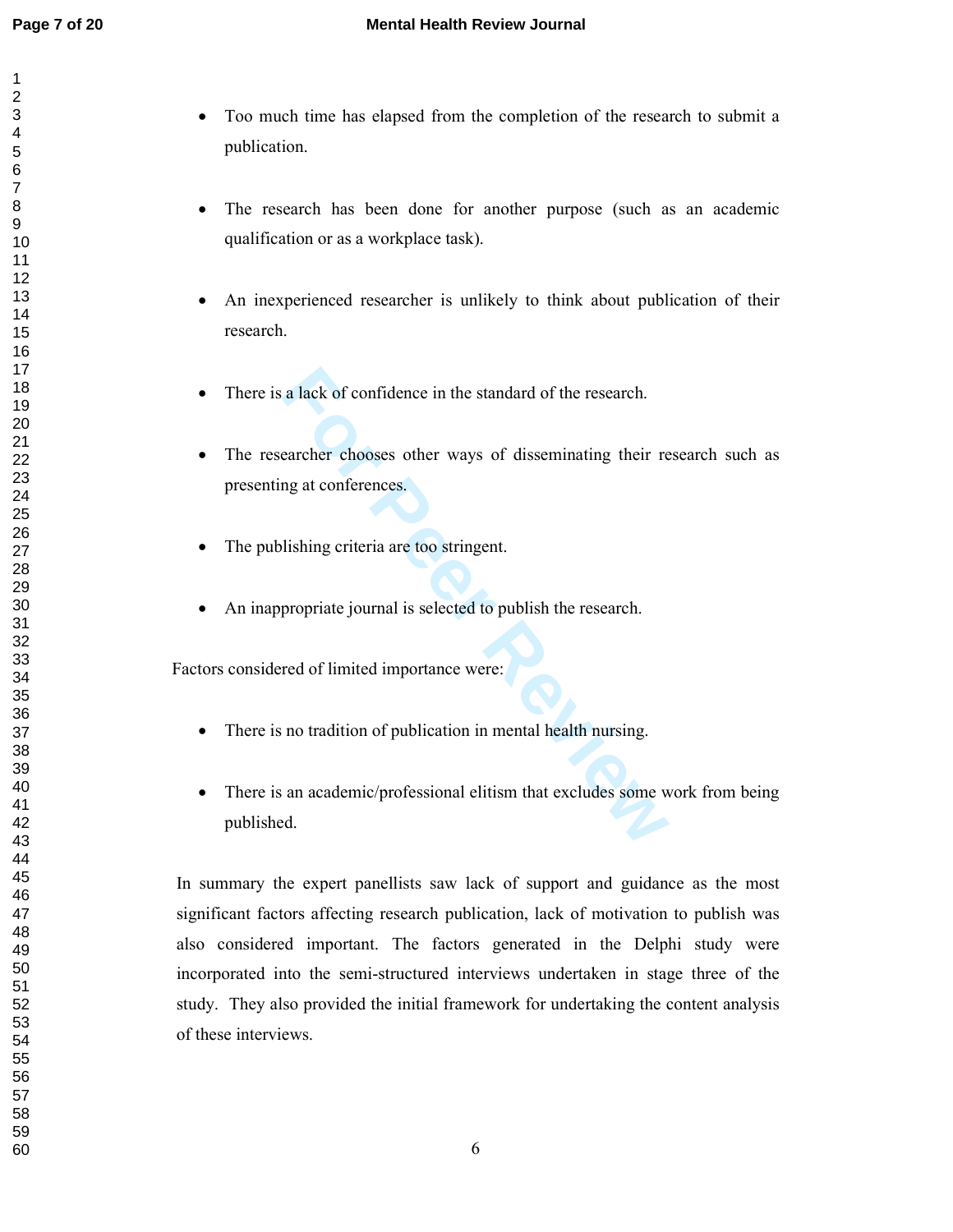The remainder of the article now focuses on the methodological issues raised by the Delphi study.

## **The Delphi method**

The Delphi method has grown in popularity as an established research approach since its inception in 1963 by the RAND Corporation (Dalkey and Helmer, 1963). It is a useful method for inquiring into areas where there is little previous knowledge. It aims to explore and establish increased understanding through the process of seeking consensus on key issues from a group of identified experts. This is achieved through an iterative process; pertinent issues are identified and considered by the experts through successive rounds of questionnaires in which these issues are prioritised and ranked until consensus is achieved. The approach has evolved over time and the classical Delphi method (Table 1) has been modified and adjusted (Keeney, 2010; Hasson and Keeney, 2011), becoming an increasingly popular approach within health and social science and latterly nursing research (Beech, 2001; Powell, 2003; Baker et al., 2007; Parente and Anderson-Parente, 2011; Clibbens et al., 2012).

**Formally and Solution** and considered inverting the considered sive rounds of questionnaires in which these issues are ansensus is achieved. The approach has evolved over i method (Table 1) has been modified and adjusted The approach allows greater freedom for experts to express their views and opinions freely, by ensuring that their responses are kept at least initially anonymous from other experts. This is achieved by corresponding with experts individually and then sharing their anonymous responses with the rest of the panel members. This mechanism of controlled feedback allows panellists to adjust their opinions by comparing their own positions against the rest of the experts. It thus avoids problems associated with other consensus methods such as focus groups or nominal group methods where dominant contributors may inhibit or contradict individual views (Keeney et al., 2001; Powell, 2003).

The Delphi method has been criticised for lack of validity, reliability and empirical rigour (Sackman, 1975; Williams and Webb, 1994; Keeney et al., 2001; Powell, 2003). Concerns have been raised about key elements of the process including; the definition and selection of experts (Baker et al., 2006), the means by which consensus is achieved (Greatorex and Dexter, 2000), and the objectivity of responses being undermined by potential failure to retain anonymity for expert panellists (Williams and Webb, 1994). It has also been argued that movement towards consensus by the

 $\mathbf{1}$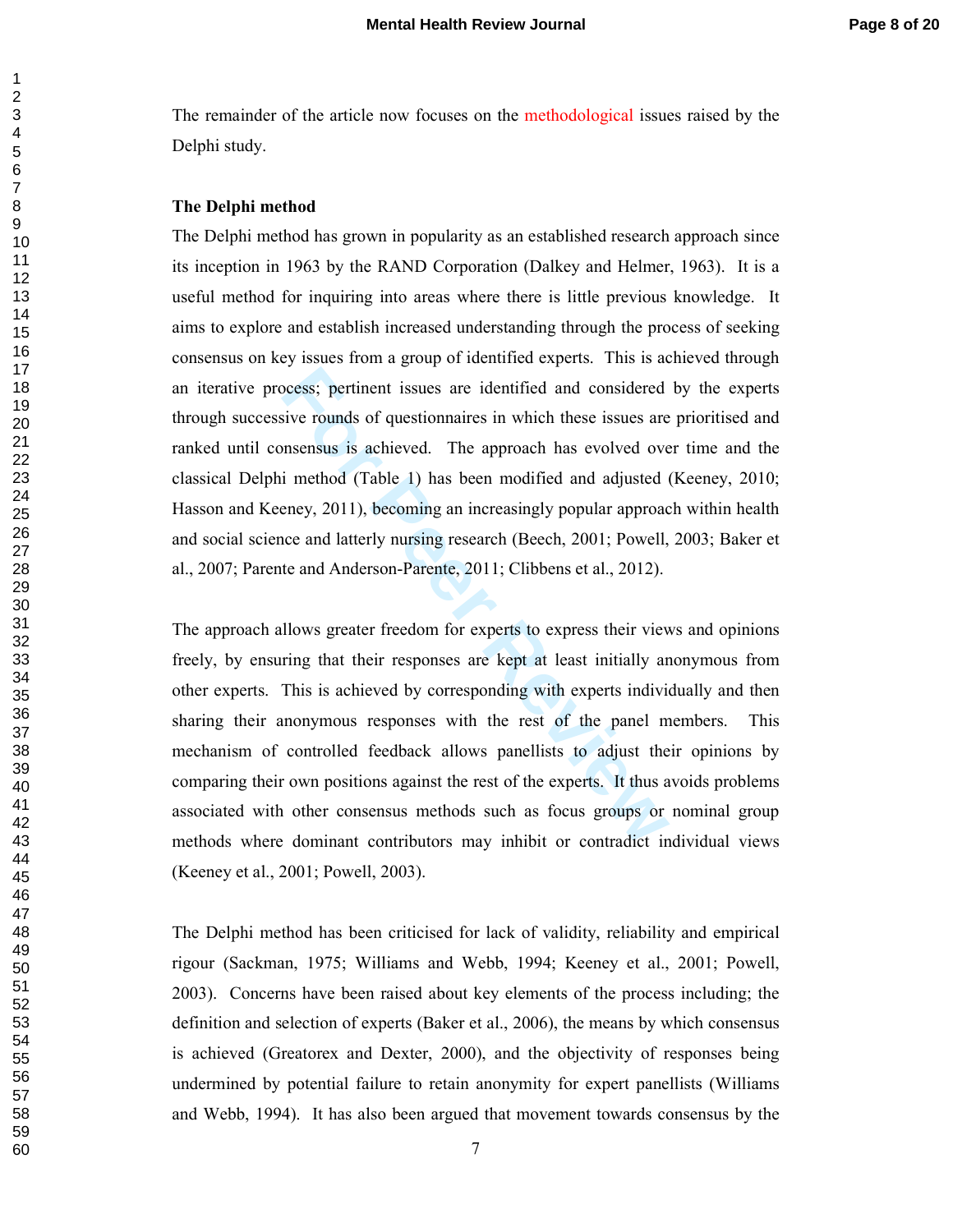$\mathbf{1}$ 

## **Page 9 of 20 Mental Health Review Journal**

panellists may be governed by conformist and normative influences rather than an objective consideration of new information received and considered through the process of rounds (Goodman, 1987). These issues will now be considered in relation to the Delphi study summarised above.

## **Defining and selecting the experts**

Central to the Delphi method is the identification of experts who can provide access to information on the issue under investigation (see Table 1). There is much debate in the literature as to what constitutes an expert; see for example Keeney (2010). Expertise may be conferred through formal professional or academic qualification. However, this negates expertise developed through experience, a particularly pertinent point to consider in the current climate of service user engagement and involvement with mental health research (Baker et al., 2006).

be conferred through formal professional or academi<br>negates expertise developed through experience,<br>to consider in the current climate of service user e<br>th mental health research (Baker et al., 2006).<br>Fify the definition o Attempts to clarify the definition of experts in the context of the Delphi approach has led to alternative terms including; 'informed individual', 'specialist in the field', 'someone who has specialist knowledge about a specific subject', and 'informed advocates' (Crisp et al., 1999; Keeney et al., 2001; Mead and Mosely, 2001; Baker et al., 2006). It seems essential that whichever definition of expert is accepted the person or persons need to be recognised as such, both within their peer or professional group and to a wider audience if the outcomes are to be deemed credible.

Some authors have suggested that the expert panel should be randomly sampled and representative in order to demonstrate generalisability of findings (Williams and Webb, 1994) or that a larger panel is favourable to establish reliability and validity (Murphy et al., 1998). This view is contested by Powell (2003) who argued that representativeness needs to be considered, not from a statistical perspective but from the relevant qualities and experiences of the panel members. Similarly, panel size should be determined by the nature of the subject of inquiry and availability of expertise.

Williams and Webb (1994, p. 182) found a paucity of studies stating any sort of inclusion criteria for expert panellist; they commented: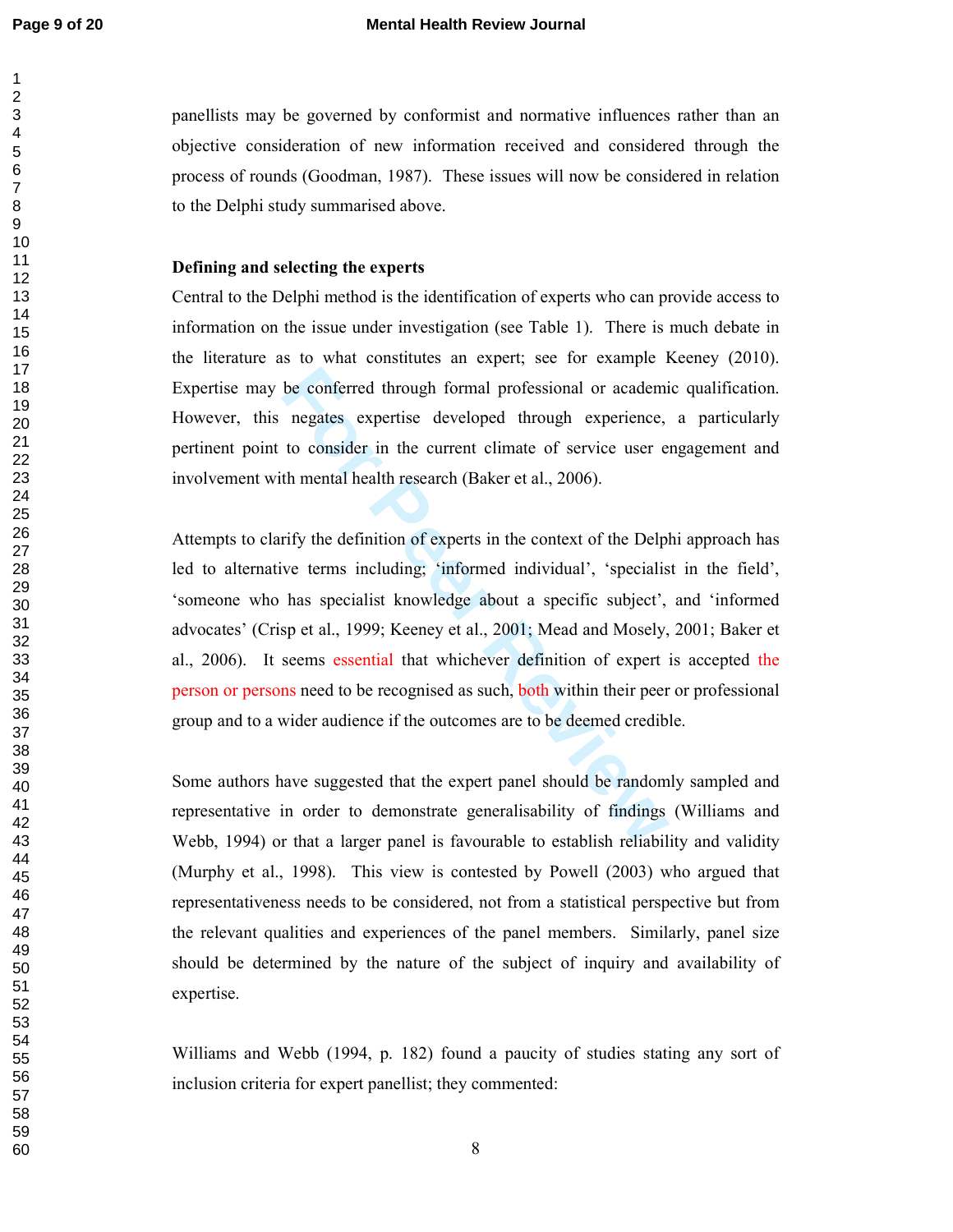'The notion that panel members are experts seem to be implicit in the fact that they are singled out for inclusion rather than fulfilling any specific standards'.

Hasson et al. (2000, p. 1008) cited purposive sampling or criterion sampling of experts as a preferred approach in many Delphi studies; although representativeness may be sacrificed as the panel is 'selected for a purpose, to apply their knowledge to a certain problem on the basis of criteria'.

idered as experts. These included mental health nearch, those who had subsequently gone on to publicaium. A leading mental rence was identified as a useful site to recruit pote: as decided to facilitate a workshop for dele The focus of our Delphi study meant that only a relatively small group of individuals could be considered as experts. These included mental health nurses who had undertaken research, those who had subsequently gone on to publish, and those involved in reviewing research for publication. A leading mental health nursing research conference was identified as a useful site to recruit potential panellists. Therefore, it was decided to facilitate a workshop for delegates at the annual NPNR conference. The aims of the workshop were to introduce potential participants to the Delphi approach and to ask them to provide their opinions on the following question; 'Why does only a small proportion of the mental health nursing research undertaken end up being published?' Participants were then asked if they would be interested in becoming expert panellists, those expressing an interest were subsequently selected if they met the following criteria:

- They were mental health nurses that had undertaken research;
- The research approach/methodology utilised in their studies could be clearly defined and recognised as research (compared with, for example, clinical audit);
- They had experience of presenting and/or publishing research.

The workshop therefore provided opportunities to recruit experts to the project and to complete the first round of the Delphi study. Participants were also asked to suggest other peers or colleagues who might be interested in becoming expert panellists; this generated one further panel member who had not attended the workshop. This

 $\mathbf{1}$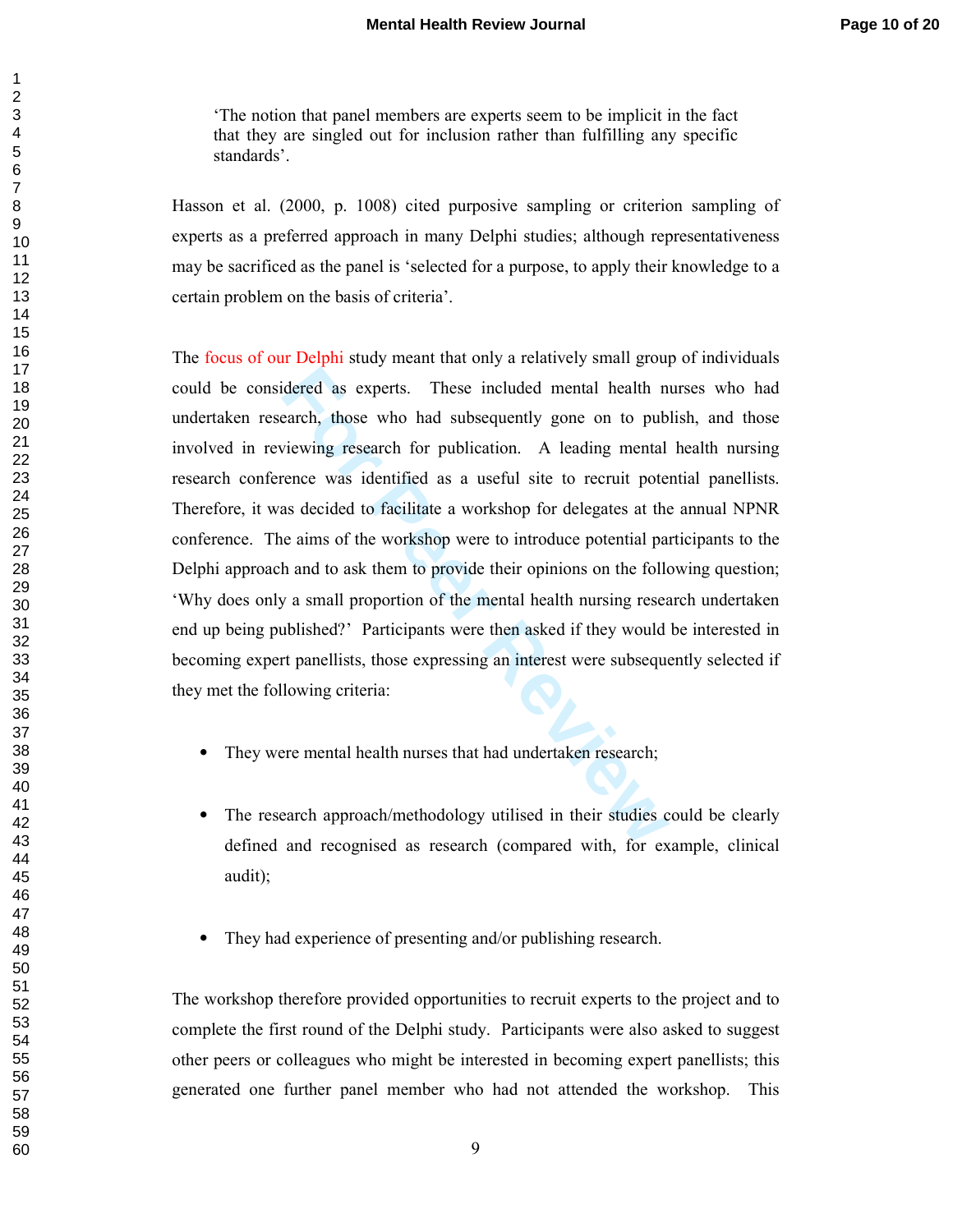#### **Page 11 of 20 Mental Health Review Journal**

snowball method of sampling has been legitimised and used in other Delphi studies (see for example Baker et al., 2007). In total 10 expert panellists were recruited from higher education institutions within the UK and Europe. This number is consistent with the recommended optimum panel size (Baker et al., 2007). The workshop also provided participants with an opportunity to gain an understanding of the project and the process involved in generating data. In addition, it allowed potential experts to meet the research team which McKenna (1994) suggests is a positive factor in reducing attrition rates in subsequent rounds.

# **Heterogeneous versus homogeneous panels**

Our intention was that the expert panel would comprise people who had successfully publishing their research and those who had not attempted to get their work published. However, following recruitment our expert panel was comprised of individuals who had successfully published, alongside those who were reviewers and/or editors for journals.

**For Peer Review** It has been suggested that there is benefit and strength to be gained from the selection of a heterogeneous panel with diverse and varied perspectives (Boulkedid et al., 2011). However, Jones and Hunter (1995) suggested that homogeneity with regard to clinical or professional expertise could be beneficial if the focus of the study related to clinical intervention or practice. They argued that such homogeneity would not necessarily preclude divergence of views and opinions but would provide credibility through equivalent knowledge experience and training in a specific area.

For the purposes of this study it was felt that inclusion of non-published members on the expert panel might have further illuminated the research question. Nevertheless, the knowledge and experience of those who had published and who were involved in reviewing and selecting papers for publication enabled us to be clearer about those factors that obstructed people from successfully publishing. The intention of our Delphi study was to seek to consolidate and expand understanding of factors contributing to publication. Therefore, it was felt justifiable to precede with a more homogenous panel providing credible responses and opinions based on expertise in publication of their own and others research.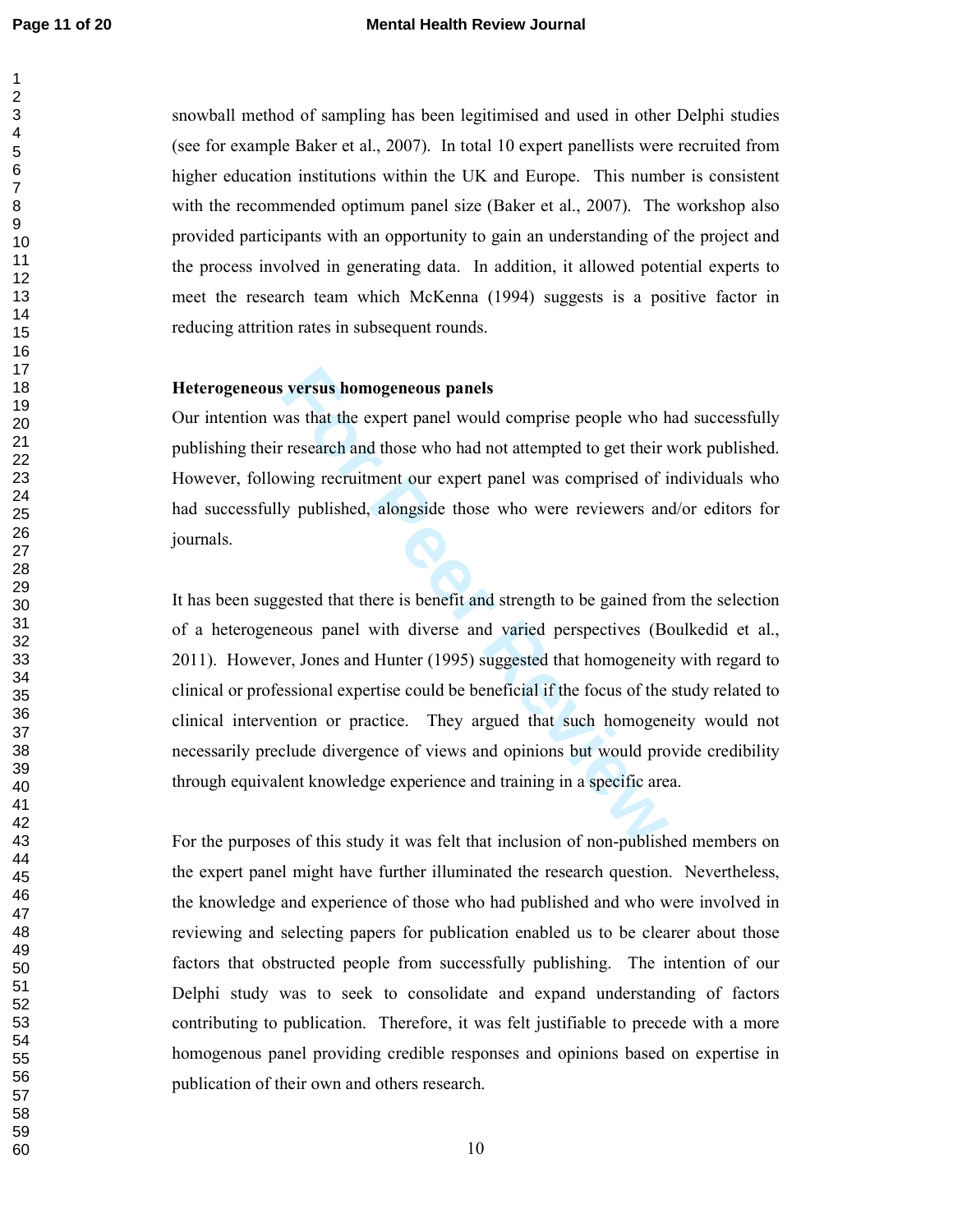## **Anonymity**

Maintaining the anonymity of the expert panel is described as a central tenet of the classic Delphi method by some commentators (Goodman, 1987; Williams and Webb, 1994). Anonymity it is argued allows for the elimination of subject bias as individuals are afforded an equal opportunity to contribute and respond to ideas without responding to the perceived social pressure of knowing who the other panellists are (Gnatzy et al., 2011). Therefore, a potential weakness of our approach to recruitment was that it compromised anonymity of the future panel members as they were aware of who else had been in the workshop. In recognition of this participants were asked to; indicate their interest in becoming an expert panellist, give details of their research experience, and submit responses to the research question in writing without conferring with other participants in the workshop. Therefore, whilst they might have been aware of other potential panellists, ultimately they did not know who had put themselves forward or who had been selected. Similarly they did not necessarily know how other participants had responded.

re asked to; indicate their interest in becoming an exper<br>research experience, and submit responses to the resea<br>conferring with other participants in the workshop. Ti<br>been aware of other potential panellists, ultimately t However, Keeney et al. (2001) argue that anonymity is an unnecessary condition within a modified Delphi approach. Furthermore, Goodman (1987) suggested that complete anonymity might lead some panellists to make poorly considered or flippant contributions. Keeney et al. (2001) suggest that a level of cognisance between the panellists might actually increase their level of motivation to participate. Therefore, it is suggested that the key is to maintain anonymity of responses, so that experts are not aware of the provenance of other participants' responses that they are asked to consider. As some panellists in our study were known to each other and in some instances worked together, complete anonymity would have been very difficult to achieve. However, panel members were requested not to discuss their responses with each other. Certainly the ability to complete rounds by electronic mail, which made the Delphi process easier and arguably reduced attrition rates in this study, would have been impossible if complete anonymity had been maintained.

The research community in mental health nursing is relatively small. This meant that several of the expert panellists were well known to the research team. This situation is strongly cautioned against by some (for example, Murphy et al., 1998) and this was initially acknowledged as an undesirable potential weakness. However, throughout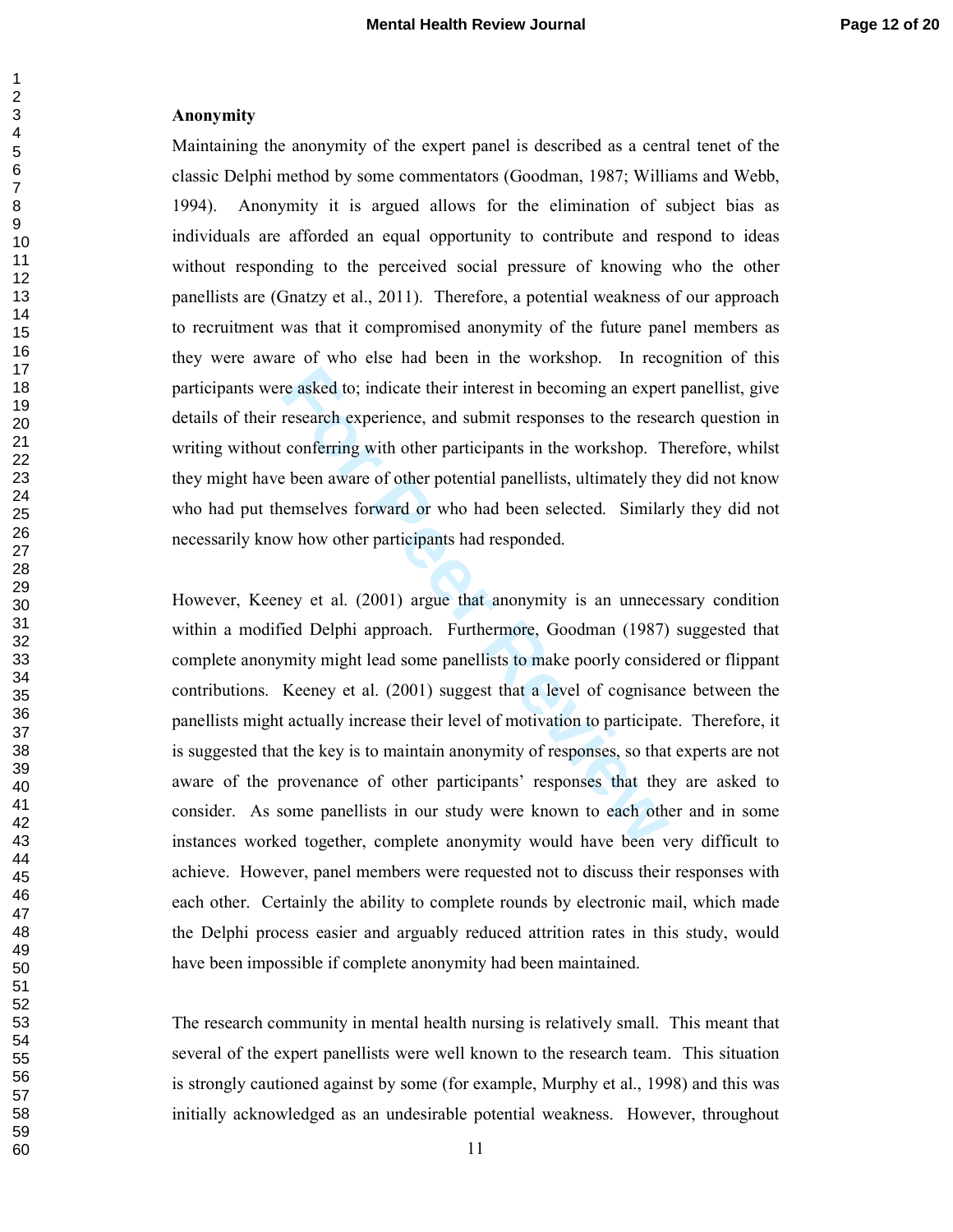the subsequent rounds of the study the relationship of the research team to the panellists proved to have several benefits. The informality of the communication between rounds enabled tailored prompting and encouragement for panellists to return their responses. Knowledge of panellists' workloads and other commitments allowed flexibility in the timescales given to respond. This meant that people were not arbitrarily excluded when they did not respond to reminders within a prescribed timescale.

Arguably the relationship of the panel to the research team might have compromised response objectivity. However, none of the panellists had a supervisory or managerial relationship with the team which mediated against any sense of obligation or coercion to remain in the study. The team's relationship appeared to permit them to respond in a frank and honest manner, providing more relaxed and informal views alongside more considered and intellectually driven opinion.

## **Attrition**

ivity. However, none of the panellists had a supervisor the team which mediated against any sense of obligat study. The team's relationship appeared to permit the mest manner, providing more relaxed and informal v d and in The Delphi method consists of a number of rounds in which questionnaires are sent to the panel until consensus is reached. During this process it is common for panel members to be lost; however the study outlined above had a zero rate of attrition, which is rare (Keeney, 2010). As noted above, this could be attributed to the personal nature of the relationship between the panel and the research team. This relationship seemed to make the process more enjoyable and less arduous. Other factors that could have resulted in zero attrition include; motivation to assist fellow researchers, a broader commitment to enquiry, and possibly a desire to develop experience of the methodology.

To minimise attrition it is also important to gauge the number of rounds people are asked to complete and the overall timescale of the study. From start to finish our study lasted nearly 12 months and comprised three rounds, including the first round undertaken in the conference workshop. Retaining participants also means anticipating amount of time, effort and engagement expected of them, efforts should be made to ensure that this is acknowledged and not exploited. Keeney et al. (2001) suggest that attrition can be minimised by maintaining the panel's level of motivation, involvement and ownership of the subject under consideration. To this end,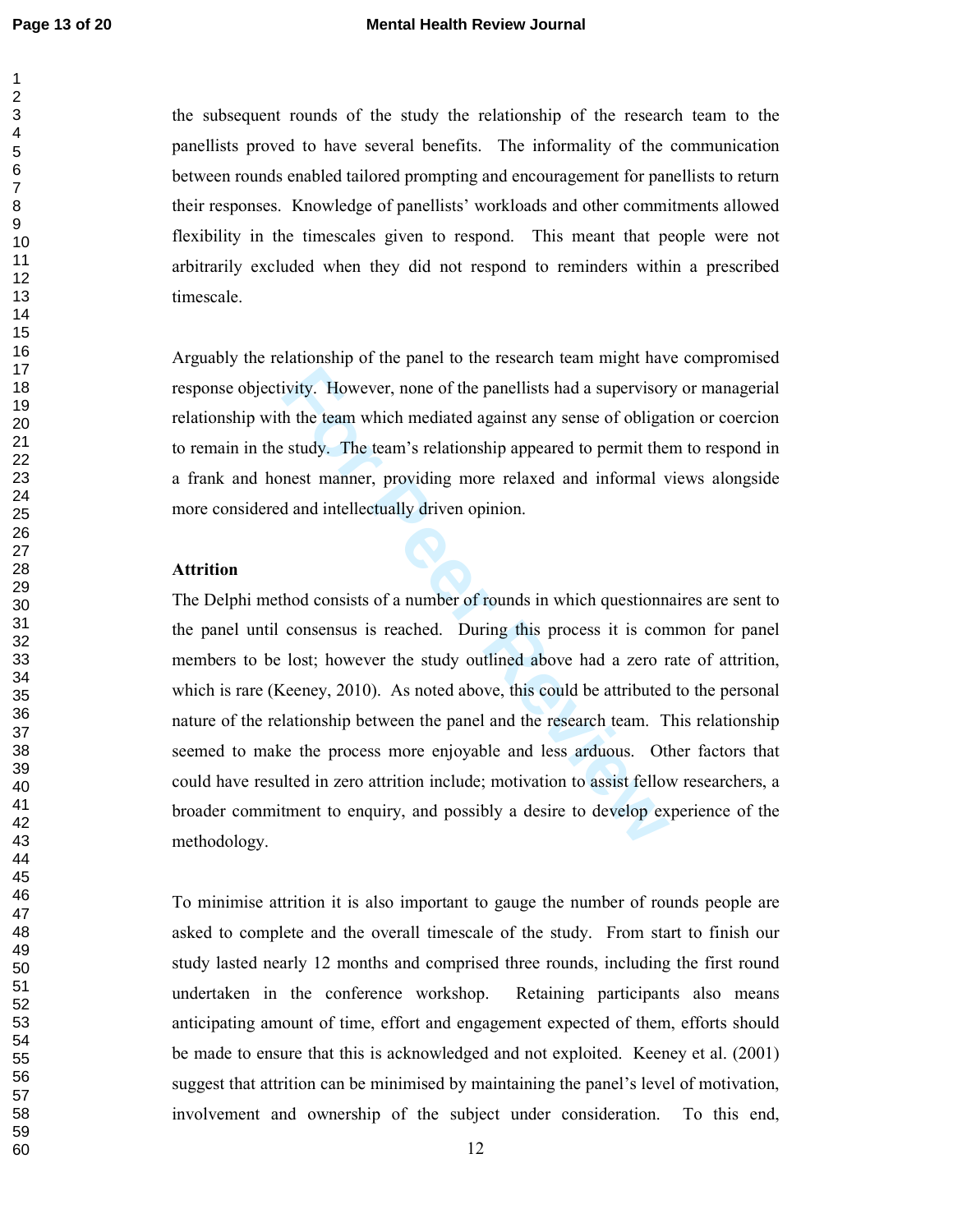participants were kept informed of the progress of the analysis and findings were disseminated as quickly as possible in an attempt to reflect our respect and gratitude for the contribution they have made (Gnatzy et al., 2011).

## **Consensus**

(Linstone and Turoff, 1975). This would take four rot<br>sos of more weakly scored items between rounds.<br>risk that the greater the number of rounds the grea<br>he expert panel especially in the final round. Williat<br>at for consen The aim of the Delphi method is to gain consensus among a group of experts on a topic. However, there is much discussion in the literature about how this can be achieved and/or measured through Delphi techniques (Keeney, 2010). Within the classical Delphi method consensus usually reflects complete convergence within the rating of items (Linstone and Turoff, 1975). This would take four rounds to achieve and see the loss of more weakly scored items between rounds. There is an acknowledged risk that the greater the number of rounds the greater the risk of attrition from the expert panel especially in the final round. Williams and Webb (1994) stated that for consensus to be reached it is essential that all experts starting the process complete the final round. This then creates a double bind whereby zero attrition is a requirement for consensus but the number of rounds required to reach consensus increases the risk of attrition (Buck et al., 1993; Keeney et al., 2001). Modified versions of the Delphi method have introduced fewer rounds and/or adapted the definition of consensus to counter this double bind.

Williams and Webb (1994) reviewed different approaches to defining and determining of consensus. They found examples including the use of a predetermined level of consensus based upon a minimum percentage of respondent agreement and consideration of the measure of standard deviation for rated items. Responses with larger standard deviations were interpreted as having weaker consensus. These approaches allow for consensus to be determined and described in terms of those factors that are deemed as high and low importance to the panel.

Williams and Webb (1994) go on to suggest that in order to strengthen the reliability and validity of the findings there is a need to have a clear, predetermined definition of consensus to avoid agreement being reached through the researcher's subjective view and manipulation of the data. However, Powell (2003) has noted that a number of studies have not attempted to demonstrate consensus through empirical means but have opted instead to present their findings and allow the audience to draw their own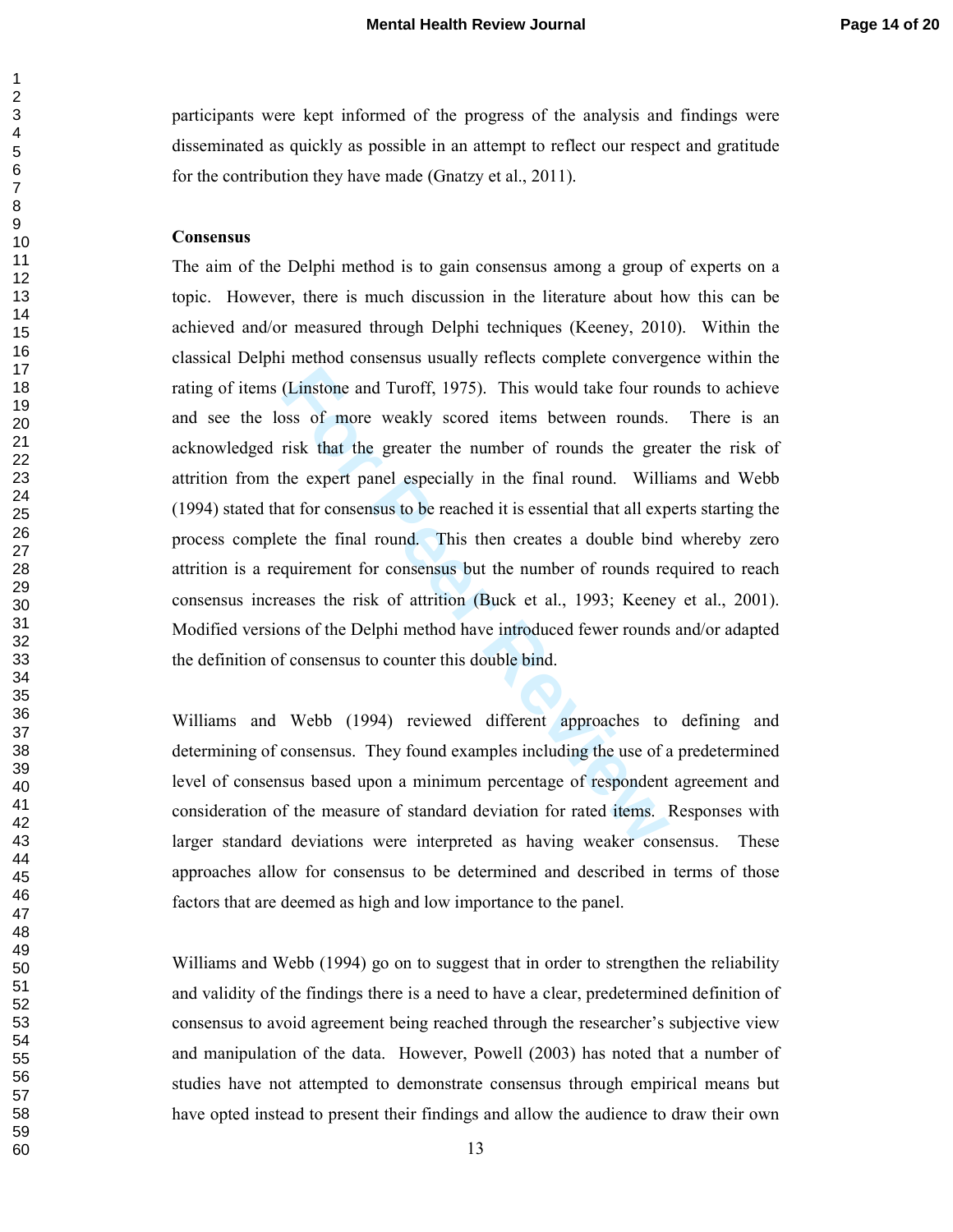$\mathbf{1}$ 

## **Page 15 of 20 Mental Health Review Journal**

conclusions about whether they are consensual or not. Powell (2003) suggested that striving for more 'scientific' legitimacy reflects an established trend towards deference to the dominant positivistic paradigm and, in addition, argued that robust and transparent decision making and execution of the approach might more usefully provide evidence of a study's trustworthiness.

**Exhowledged through the rounds and in the final findin pproach is that items which achieve mixed or low sco the mean) may be excluded even though they n a wider understanding of the subject under investigatior er, this ap** No predetermined level of consensus was set at the start of our study. Instead the mean and range of scores were calculated to enable identification of those items that were consistently scored highly; this also allowed those items that were scored more variably to be acknowledged through the rounds and in the final findings. A criticism of the Delphi approach is that items which achieve mixed or low scores (based on a calculation of the mean) may be excluded even though they may be factors contributing to a wider understanding of the subject under investigation (Hasson et al., 2000). However, this approach might be justifiable where large numbers of items for consideration may hinder the process of reaching consensus. However, given the narrow range of factors for consideration it was not considered necessary to exclude weaker items, as all of the items were felt to have some relevance. Therefore, the study's findings were presented as those factors deemed to be of high importance, importance, some importance and limited importance (see above).

The process by which experts shift their view has also been explored with suggestions that normative as well as informative influences may be experienced. Therefore, experts may reconsider their view based on information they receive regarding the other panellists views. However, it is also acknowledged that they may adjust their position in light of the dominant view expressed by others and through a lack of confidence in their own opinion (Greatorex and Dexter, 2000). There is arguably only a subtle distinction between constructively reviewing one's own opinion based on those of others and conforming to the rest of the group regardless of whether it is a view you would have reached autonomously. The reasons for adjusting or adopting a view may not even be consciously felt by the individual. Greatorex and Dexter (2000) acknowledge that those who refuse to adjust their position can be just as detrimental within a study as those who conform.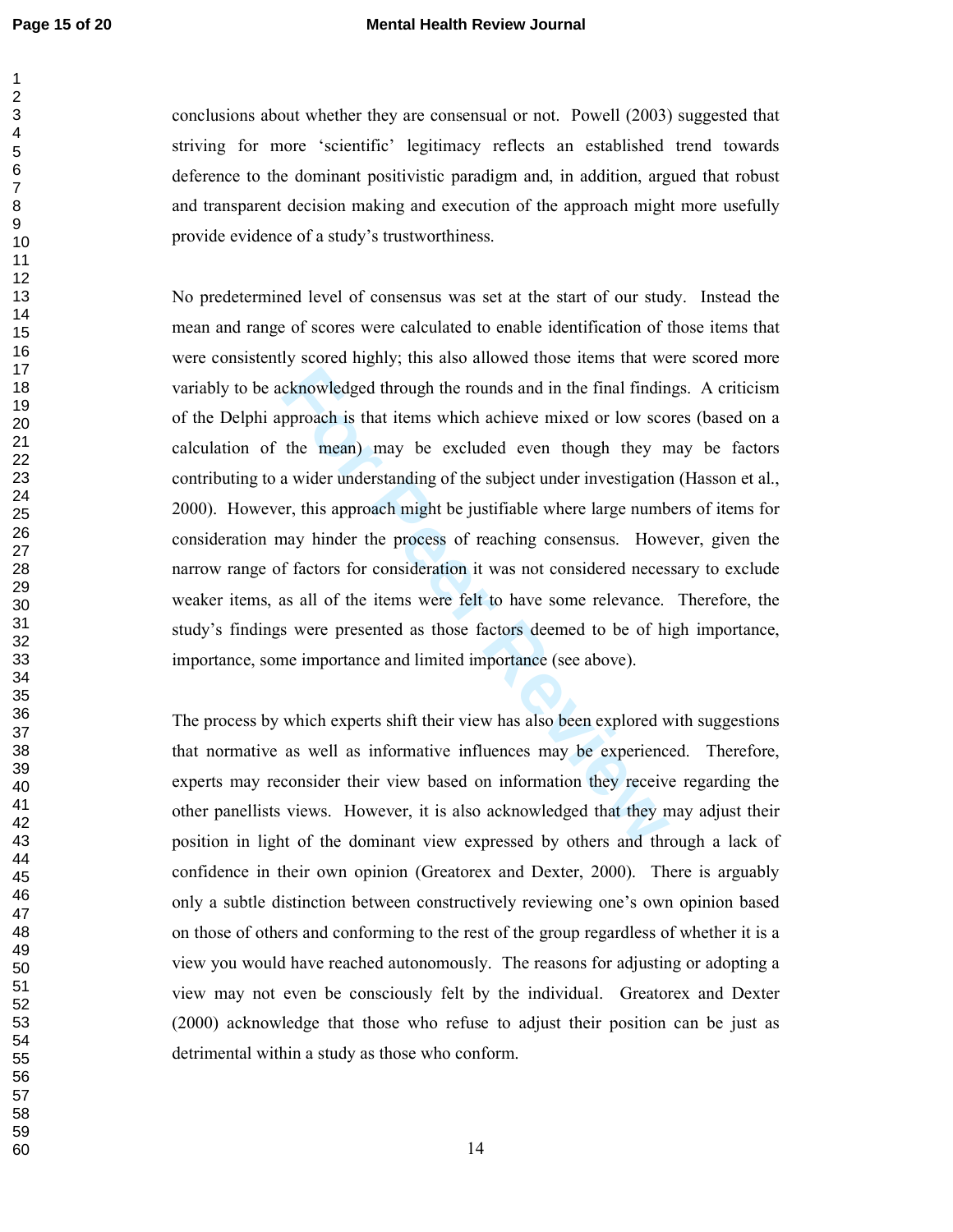In our study some panellists shifted significantly in their view whilst others resolutely 'held firm'. Some panel members reported that they had not expected to be influenced by the other panellists' scores, but they then found themselves deciding to change their own scores after receiving feedback. There was insufficient feedback to gauge whether they were 'constructively aligning' or merely conforming. No feedback was elicited from those who had not changed their views across the rounds.

#### **Conclusions**

literature. The challenges identified in undertaking the **sarticle** meant that there was a need to modify the clas ler to ensure that specific research questions were cle anonymity of panel members is a central tenet of th The decisions taken in planning and undertaking Delphi studies are infrequently reported in the literature. The challenges identified in undertaking the Delphi study described in this article meant that there was a need to modify the classic method (see Table 1) in order to ensure that specific research questions were clearly answered. Maintaining the anonymity of panel members is a central tenet of the Delphi method, however the nature of our study and the recruitment strategy employed meant that this could not be completely achieved. However, we have suggested that any potential compromise to objectivity this created was compensated by the researchers utilising a personalised approach for individual participants that ensured their continued engagement and allowed them to be frank and open. In addition, the zero attrition rates would seem to vindicate this approach.

In relation to the selection of the experts, the benefits afforded by having a more homogenous panel meant that a coherent view about reasons for non-publication could be achieved. This incorporated their personal experiences of trying to get published along with those factors that had supported and/or inhibited this process. Their expertise also provided a view from the perspective of reviewing and editing papers submitted for publication. The panellists' responses provided invaluable insight into the kind of interventions that might be developed to enable more mental health nurses to publish their research. However, further understanding of these issues could have been enhanced by the recruitment of panellists who have not considered publishing their research or those who have tried and given up.

The utility of the Delphi approach has been demonstrated through the description of its application within a study exploring the reasons for poor publication rates of mental health nursing research. We believe that our experiences of careful and

 $\mathbf{1}$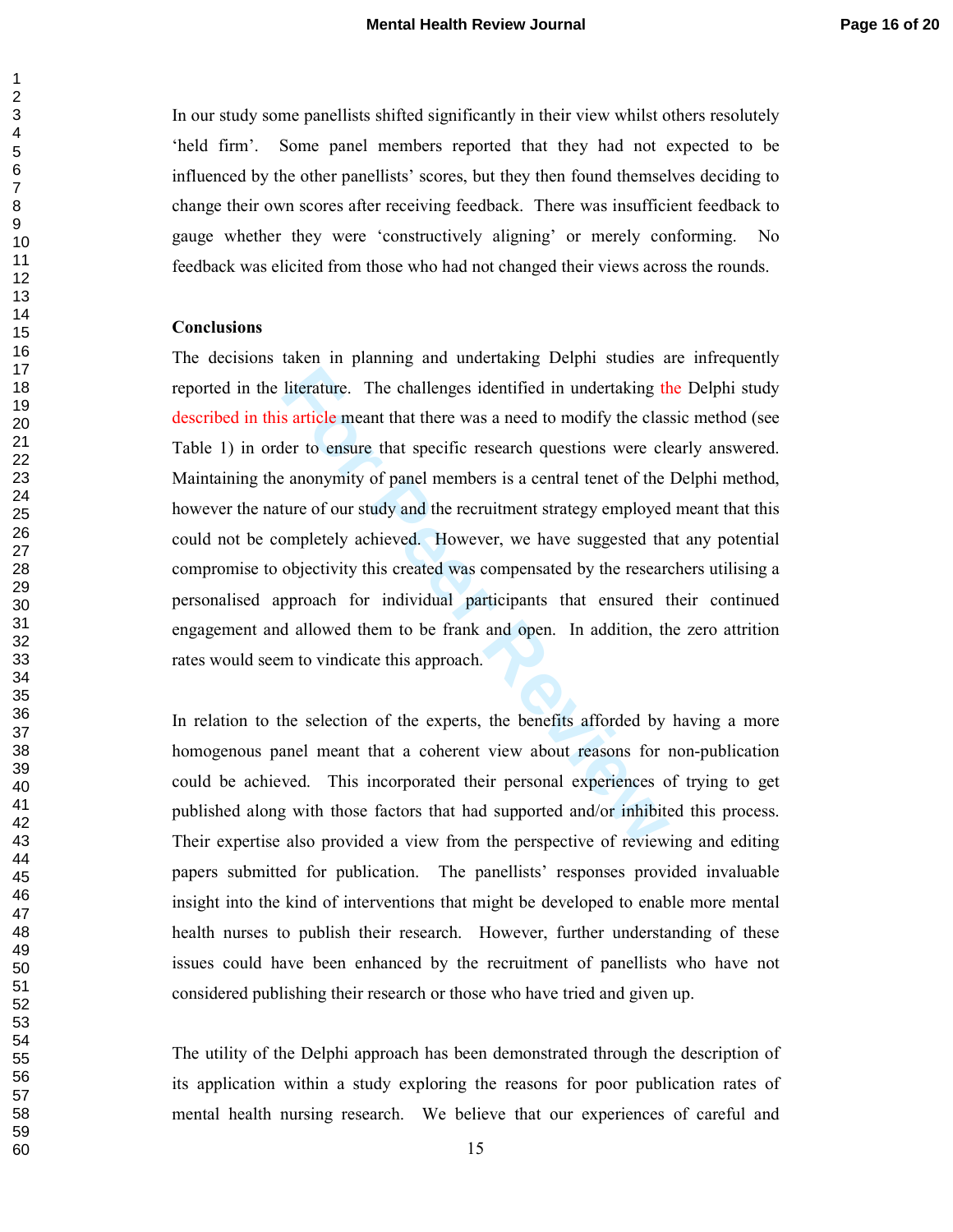$\mathbf{1}$ 

#### **Page 17 of 20 Mental Health Review Journal**

considered decision making when using a modified Delphi design demonstrate the benefits of its flexibility and accessibility do not have to be at the cost of trustworthiness. Finally, it is suggested that the insights outlined in this article are of potential value to future researchers considering using the Delphi method.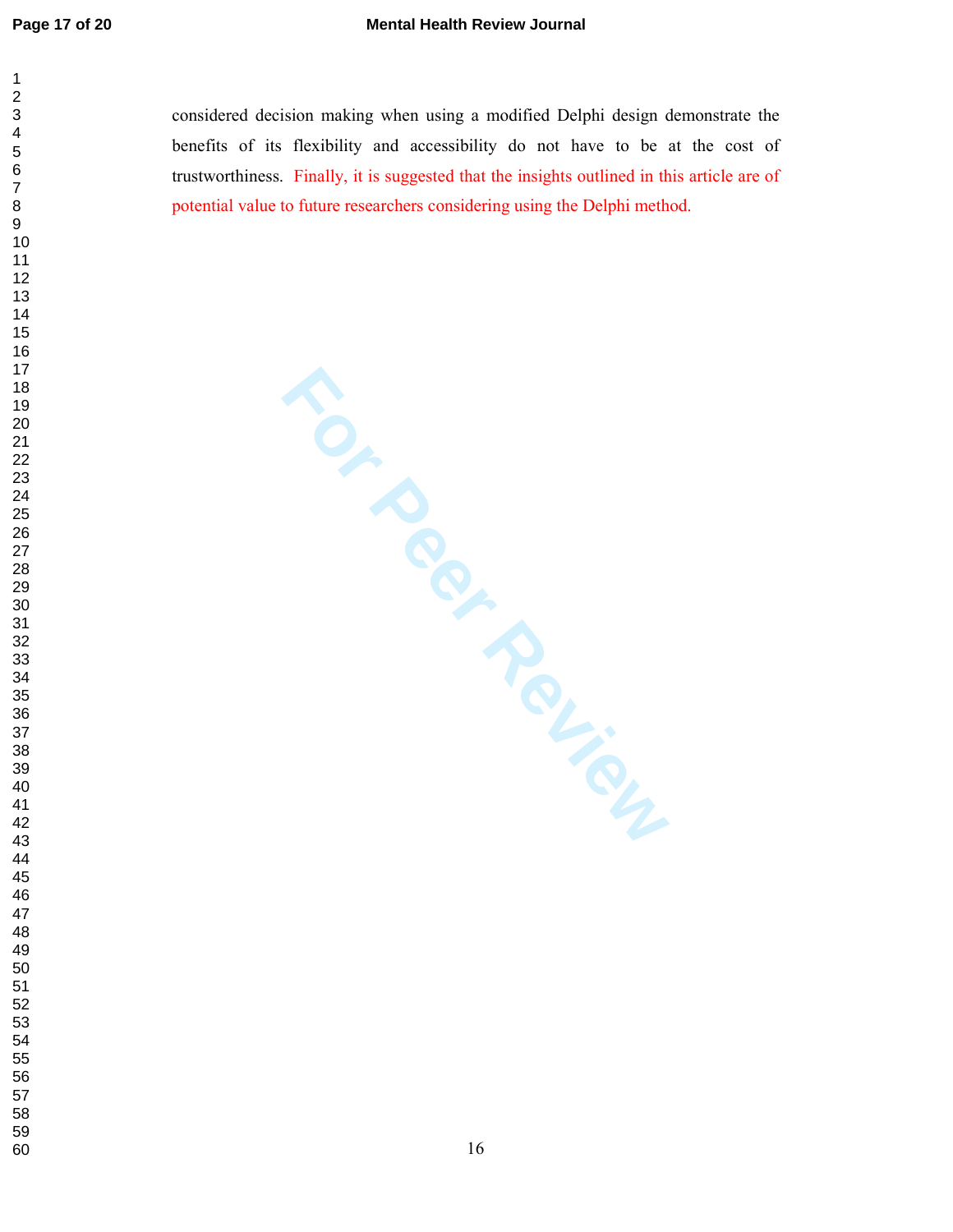## **References**

Baker, J., Lovell, K. and Harris, N. (2006), "How expert are the experts? An exploration of the concept of 'expert' within Delphi panel techniques", Nurse researcher Vol. 14, No. 1, pp. 59-70.

Baker, J., Lovell. K., Harris. N. and Campbell, M. (2007), "Multidisciplinary consensus of best practice for pro re nata (PRN) psychotropic medications within acute mental health settings: a Delphi study", Journal of Psychiatric and Mental Health Nursing Vol. 14, No. 5, pp. 478-484.

Beech, B. (2001), "The Delphi approach: recent applications in health care", Nurse Researcher Vol. 8, No. 4, pp. 38-48.

Bishop, V. (2006), "Research Assessment Rating Exercise", Journal of Research in Nursing Vol. 11, No. 2, pp.85-86.

06), "Research Assessment Rating Exercise", Journal, No. 2, pp.85-86.<br>
Abdoul, H., Loustau, M., Sibony, O. and Alberti C (201<br>
belphi Method for Selecting Healthcare Quality Indicate<br>
iew", PLoS ONE Vol. 6, No. 6: e20476.<br> Boulkedid, R., Abdoul, H., Loustau, M., Sibony, O. and Alberti C (2011), "Using and Reporting the Delphi Method for Selecting Healthcare Quality Indicators: A Systematic Review", PLoS ONE Vol. 6, No. 6: e20476. doi:10.1371/journal.pone.0020476. Available at: http://www.plosone.org/article/fetchObject.action?uri=info:doi/10.1371/journal.pone. 0020476&representation=PDF [accessed 29 may 2015].

Buck, A.J., Gross, M., Hakim, S. and Weinblatt, J. (1993), "Using the Delphi process to analyse social policy implementation - A post hoc case from vocational rehabilitation", Policy Sciences Vol. 26, No. 4, pp. 271-288.

Clibbens, N., Walters, S. and Baird, W. (2012), "Delphi research: issues raised by a pilot study", Nurse Researcher Vol. 19, No. 2, pp. 37-44.

Creswell, J.W. and Plano Clark, V.L. (2011), Designing and Conducting Mixed Methods Research (2<sup>nd</sup> edition). Sage Publications Inc., London.

Crisp, J., Pelletier, D., Duffield, C., Nagy, S. and Adams, A. (1999), "It's all in a name. When is a 'Delphi study' not a Delphi study?", Australian Journal of Advanced Nursing Vol. 16, No. 3, pp. 32-37.

Dalkey, N. C. and Helmer, O. (1963), "An experimental application of the Delphi method to the use of experts", Management Science Vol. 9, No. 3, pp. 458-467.

De Guzman, A.B., Olalia, C.J.C., Ong, M.I.F., Ordoña, S.M.N., Pacheco, M.C. and Pelino, M.S.O. (2006), "Research Psychographics of the Nurse Professoriate in a Phillippine Comprehensive University", Asia Pacific Education Review Vol. 7, No. 1, pp. 62-75.

Gardner, H. and Randall, D. (2012) "The effects of the presence or absence of parents on interviews with children", Nurse Researcher Vol. 19, No. 2, pp. 6-10.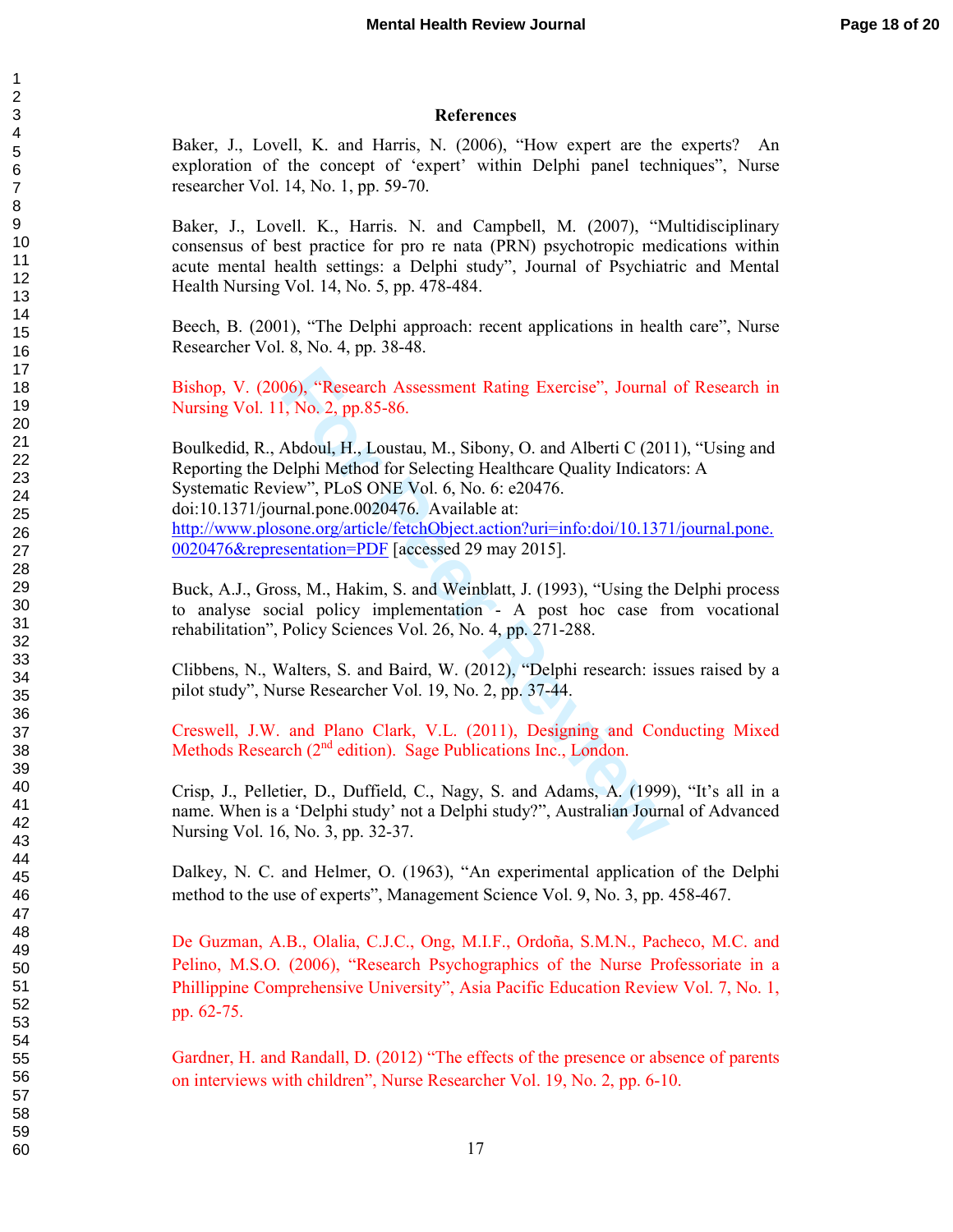Gibson, J.M.E. (1998), "Using the Delphi technique to identify the content and context of nurses continuing professional development needs", Journal of Clinical Nursing Vol. 7, No. 5, pp. 451-459.

Gnatzy, T., Warth, J., von der Gracht, H. and Darkow, I.L. (2011), "Validating an innovative real-time Delphi approach - A methodological comparison between realtime and conventional Delphi studies", Technological Forecasting & Social Change Vol. 78, pp. 1681–1694.

Goodman, C. M. (1987), "The Delphi technique: a critique", Journal of Advanced Nursing Vol. 12, No. 6, pp. 729-734.

Greatorex, J. and Dexter, T. (2000), "An accessible analytical approach for investigating what happens between the rounds of a Delphi study", Journal of Advanced Nursing Vol. 32, No. 4, pp. 1016-1024.

That happens between the rounds of a Delphi stud<br>ing Vol. 32, No. 4, pp. 1016-1024.<br>Guirguis, M., Sakai, N. and Sakai, T. (2014), Fat<br>e 2004-2008 International Live Transplantation Soci<br>tation Vol, 20, pp. 355-360.<br>1995), Hackett, P.J., Guirguis, M., Sakai, N. and Sakai, T. (2014), Fate of Abstracts Presented at the 2004-2008 International Live Transplantation Society Meetings", Liver Transplantation Vol, 20, pp. 355-360.

Hartley, M.E. (1995), "The development of module evaluation: a Delphi approach", Nurse Education Today Vol. 15, No. 4, pp. 267-273.

Hasson, F., Keeney, S. and McKenna, H. (2000), "Research guidelines for the Delphi survey technique", Journal of Advanced Nursing Vol. 32, No. 4, pp. 1008-1015.

Hasson, F. and Keeney, S. (2011), "Enhancing rigour in the Delphi technique research", Technological Forecasting & Social Change Vol. 78, pp. 1695–1704.

Hicks, C. (1993), "A survey of midwives' attitudes to, and involvement in, research: the first stage in identifying needs for a staff development programme", Midwifery Vol. 9, No. 2, pp. 51-62.

Hicks, C. (1995), "The shortfall in published research: a study of nurses research and publication activities", Journal of Advanced Nursing Vol. 21, No. 3, pp. 594-604.

Hitch. P. and Murgattroyd, J. (1983), "Professional communications in cancer care: a Delphi survey of hospital nurses", Journal of Advanced Nursing Vol. 8, pp. 413-422.

Hsu, C.C. and Sandford, B.A. (2007), "The Delphi Technique: Making Sense Of Consensus", Practical Assessment, Research & Evaluation Vol. 12, No. 10, pp. 1-8.

Iqbal, S. and Pipon-Young, L. (2009), "The Delphi Method", The Psychologist Vol. 22, No. 7, pp. 598-600.

Jessiman, W.C. (2013), "'To be honest, I haven't even thought about it' – recruitment in small-scale, qualitative research in primary care, Nurse Researcher Vol. 21, No. 2, pp. 18-23.